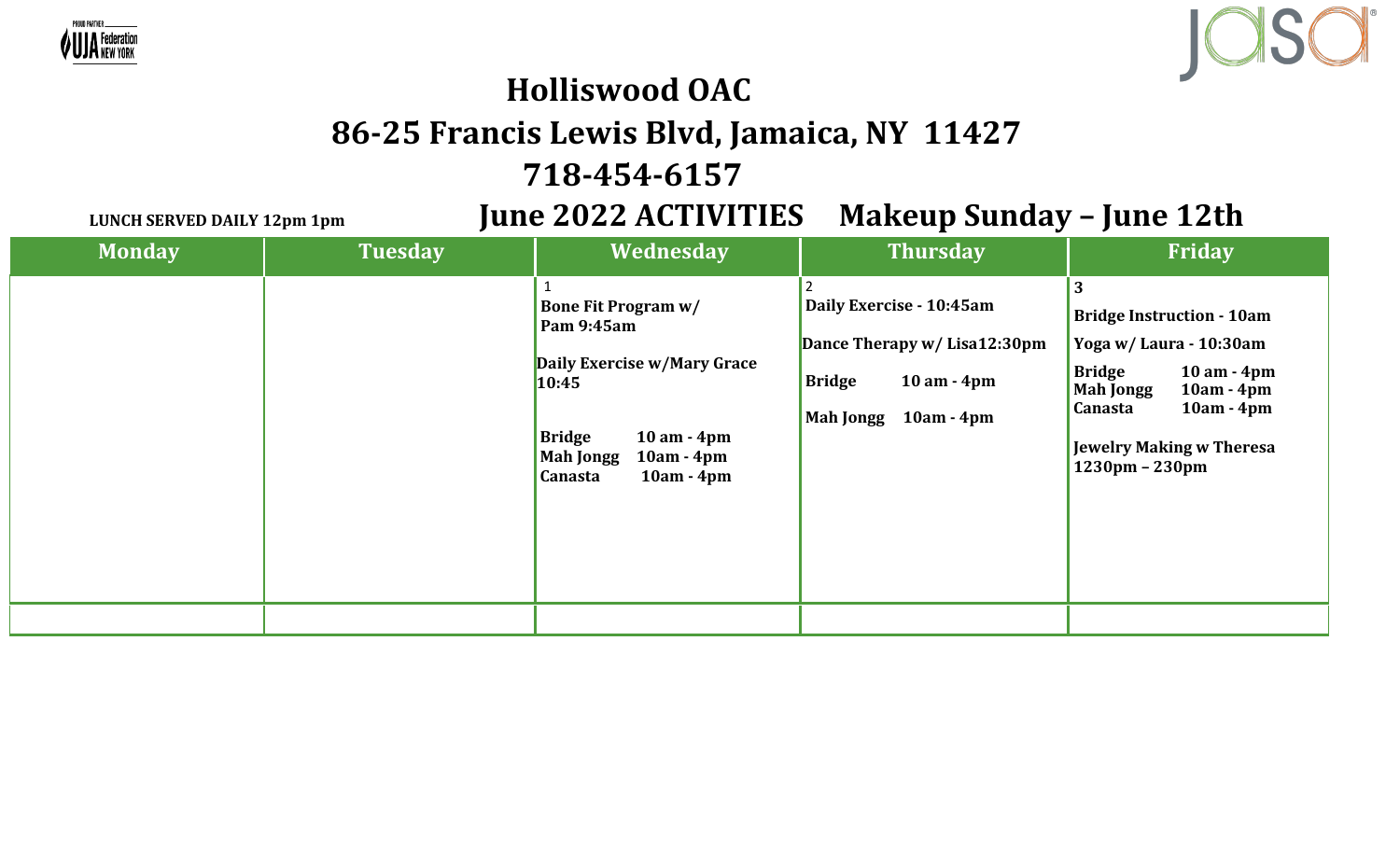| 6                      |                                                             | 8                                                      | q                                | <b>10</b>                                                                                                  |
|------------------------|-------------------------------------------------------------|--------------------------------------------------------|----------------------------------|------------------------------------------------------------------------------------------------------------|
| <b>Jasa Closed</b>     | Daily Exercise w/Mary Grace -<br>9:45am                     | Bone Fit Program w/Pam 9:45am Daily Exercise - 10:45am |                                  | <b>Bridge Instruction - 10am</b>                                                                           |
|                        | Dance Therapy w/ Lisa - 11:15am Daily Exercise w/Mary Grace |                                                        | Dance Therapy w/ Lisa12:30pm     | Yoga w/ Laura - 10:30am                                                                                    |
| <b>Shavout Holiday</b> | <b>Bridge</b><br>$10$ am $-$ 4pm                            | 10:45                                                  | <b>Bridge</b><br>$10 am - 4pm$   | Bridge<br>$10 am - 4pm$                                                                                    |
|                        | <b>MahJongg</b><br>$10am - 4pm$                             | <b>Bridge</b><br>$10am - 4pm$                          | <b>Mah Jongg</b><br>$10am - 4pm$ | MahJongg<br>$10am - 4pm$                                                                                   |
|                        | Jewelry Making w Theresa<br>$1230$ pm – 230pm               | Mah Jongg<br>$10am - 4pm$                              |                                  | <b>Canasta</b><br>$10am - 4pm$                                                                             |
|                        |                                                             | $10am - 4pm$<br><b>Canasta</b>                         |                                  | <b>Health Management/Lecture w</b><br><b>Annette Roth 10am - What you</b><br>need to know about Allergies? |
|                        |                                                             |                                                        |                                  | Jewelry Making w Theresa                                                                                   |
|                        |                                                             |                                                        |                                  | 1230-230pm                                                                                                 |
|                        |                                                             |                                                        |                                  |                                                                                                            |

| 13                                   | 14                               | 15                                           | <b>16</b>                        | 17                                              |
|--------------------------------------|----------------------------------|----------------------------------------------|----------------------------------|-------------------------------------------------|
| Current Events w/ Alma 930am         | DailyExercise w/Mary Grace       | <b>Bone Fit Program w/ Pam</b>               | Daily Exercise w/Mary Grace -    | <b>Bridge Instruction - 10am</b>                |
| ZUMBA w/ Raphael 10am                | 9:45am                           | 9:45am<br>Daily Exercise w/Mary Grace -      | 10:45am                          | Yoga w/ Laura - 10:30am                         |
|                                      | Dance Therapy w/ Lisa -          | 10:45                                        | <b>Bridge</b><br>$10$ am $-$ 4pm |                                                 |
| Jewelry Making w Theresa             | 11:15am                          |                                              |                                  | <b>Jewelry Making w Theresa</b><br>1230pm-230pm |
| 1230pm-230pm                         | Jewelry making w                 | <b>Bridge</b><br>$10$ am $-4$ pm             | Mah Jongg<br>$10am - 4pm$        |                                                 |
| Bridge $10 \text{ am} - 4 \text{pm}$ | Theresa1230pm -230pm             | MahJongg10am - 4pm - Canasta<br>$10am - 4pm$ | <b>Father's Day Luncheon</b>     | <b>Bridge</b><br>$10$ am $-$ 4pm                |
| <b>Mah Jongg</b><br>$10am - 4pm$     | <b>Bridge</b><br>$10 am - 4pm$   | <b>Broadway-Funny Girl-Bus departing</b>     |                                  | <b>MahJongg</b><br>$10am - 4pm$                 |
| Canasta<br>$10am - 4pm$              | <b>Mah Jongg</b><br>$10am - 4pm$ | noon                                         |                                  | Canasta<br>10am<br>4pm                          |
|                                      |                                  |                                              |                                  |                                                 |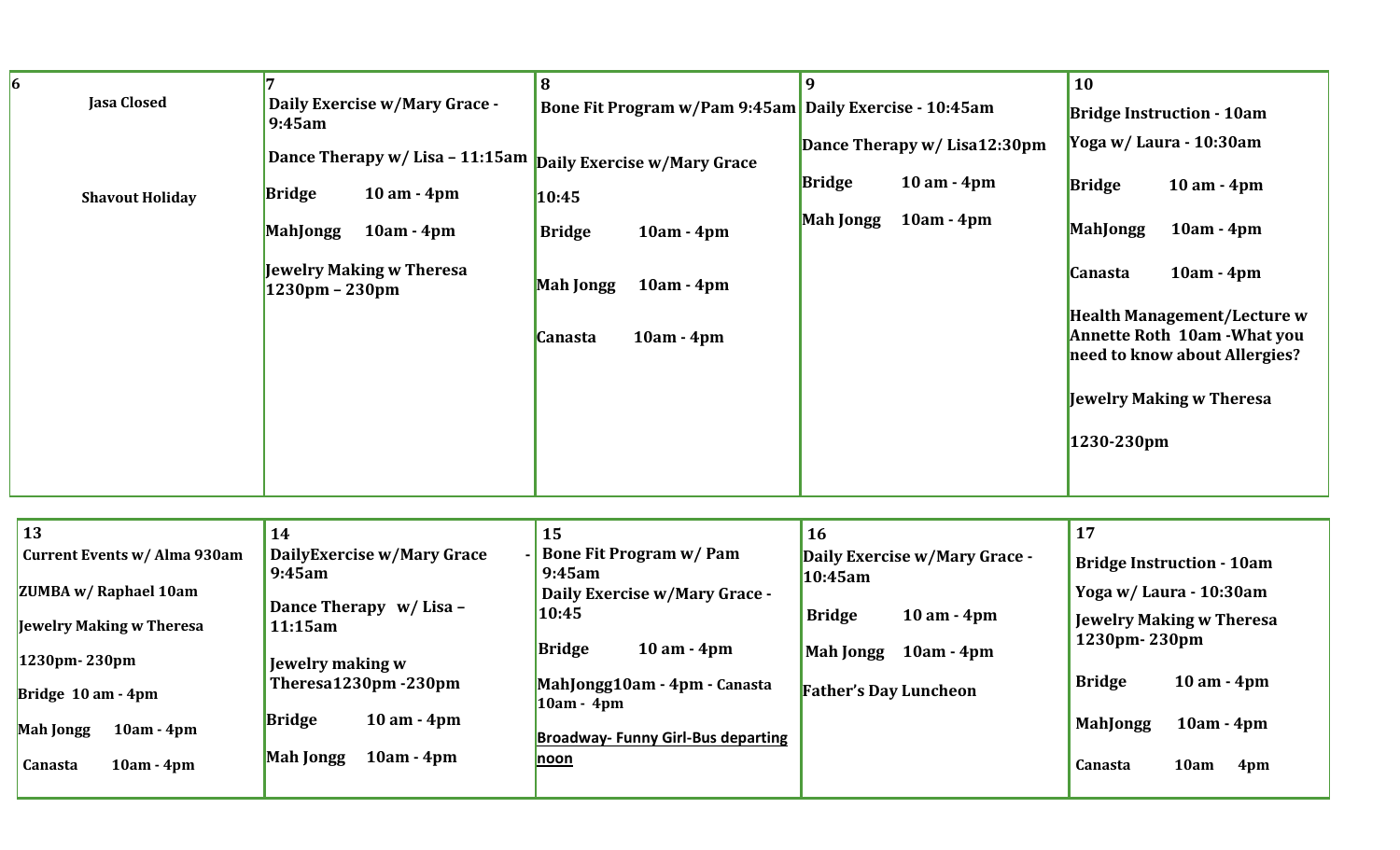| 20<br><b>Jasa Closed</b><br>Juneteenth | 21<br>DailyExercise w/MaryGrace-<br>9:45am<br>Dance Therapy w/ Lisa -<br>11:15am<br><b>Jewelry Making w Theresa</b><br>1230-230pm<br><b>Bridge</b><br>$10 am - 4pm$<br><b>Mah Jongg</b><br>$10am - 4pm$ | 22<br>Daily Exercise w/MaryGrace -<br>10:45<br><b>Health Management- Blvd Alpine</b><br>best living w Eleanor 1130am<br>Jewelry Making w Theresa 1230pm -<br>230pm<br><b>Bridge</b><br>$10 am - 4pm$<br><b>Mah Jongg</b><br>$10am - 4pm$<br>$10am - 4pm$<br><b>Canasta</b> | 23<br>Daily Exercise w/Mary Grace -<br>10:45am<br>Dance Therapy w/ Lisa<br>12:30pm<br><b>Bridge</b><br>$10$ am $-$ 4pm<br><b>MahJongg</b><br>$10am - 4pm$ | 24<br><b>Bridge Instruction - 10am</b><br>Yoga w/ Laura - 10:30am<br><b>Bridge</b><br>$10$ am $-4$ pm<br><b>Mah Jongg</b><br>$10am - 4pm$<br><b>Canasta</b><br>$10am - 4pm$ |
|----------------------------------------|---------------------------------------------------------------------------------------------------------------------------------------------------------------------------------------------------------|----------------------------------------------------------------------------------------------------------------------------------------------------------------------------------------------------------------------------------------------------------------------------|-----------------------------------------------------------------------------------------------------------------------------------------------------------|-----------------------------------------------------------------------------------------------------------------------------------------------------------------------------|
| 27                                     | 28<br>Daily Exercise w/Mary Grace-<br>9:45am                                                                                                                                                            | 29<br><b>Bone Fit Program w/ Pam</b><br>9:45am                                                                                                                                                                                                                             | 30<br>Daily Exercise w/Mary Grace -<br>10:45am                                                                                                            |                                                                                                                                                                             |
| Current Events w/ Alma 930am           | Dance Therapy w/ Lisa - 11:15am $\vert$ 10:45                                                                                                                                                           | Daily Exercise w/Mary Grace -                                                                                                                                                                                                                                              | Dance Therapy w/ Lisa                                                                                                                                     |                                                                                                                                                                             |
| ZUMBA w/Raphael 10am                   | Jewelry Making Theresa 1230pm-Bridge                                                                                                                                                                    | $10 am - 4pm$                                                                                                                                                                                                                                                              | 12:30pm                                                                                                                                                   |                                                                                                                                                                             |
| Jewelry Making w Theresa               | 230pm Jewelry presentation (last MahJongg<br>day)                                                                                                                                                       | $10am - 4pm$                                                                                                                                                                                                                                                               | Bridge 10 am - 4pm                                                                                                                                        |                                                                                                                                                                             |
| 1230pm-230pm                           | <b>Bridge</b><br>$10 am - 4pm$                                                                                                                                                                          | $10am - 4pm$<br>Canasta                                                                                                                                                                                                                                                    | MahJongg<br>$10am - 4pm$                                                                                                                                  |                                                                                                                                                                             |
| Bridge 10 am - 4pm                     | $10am - 4pm$<br><b>MahJongg</b>                                                                                                                                                                         | <b>ABT Swan Lake - NOON D</b>                                                                                                                                                                                                                                              |                                                                                                                                                           |                                                                                                                                                                             |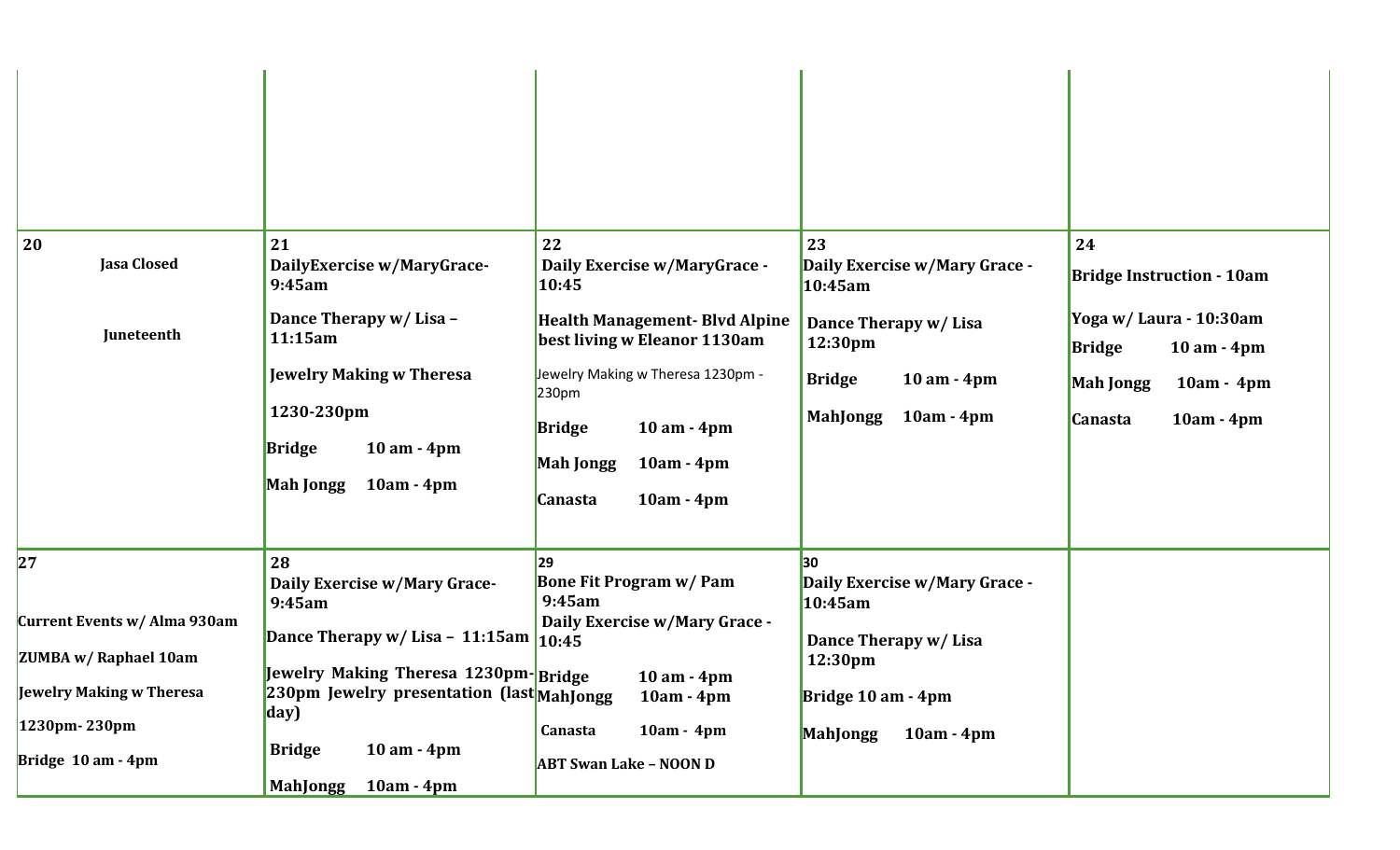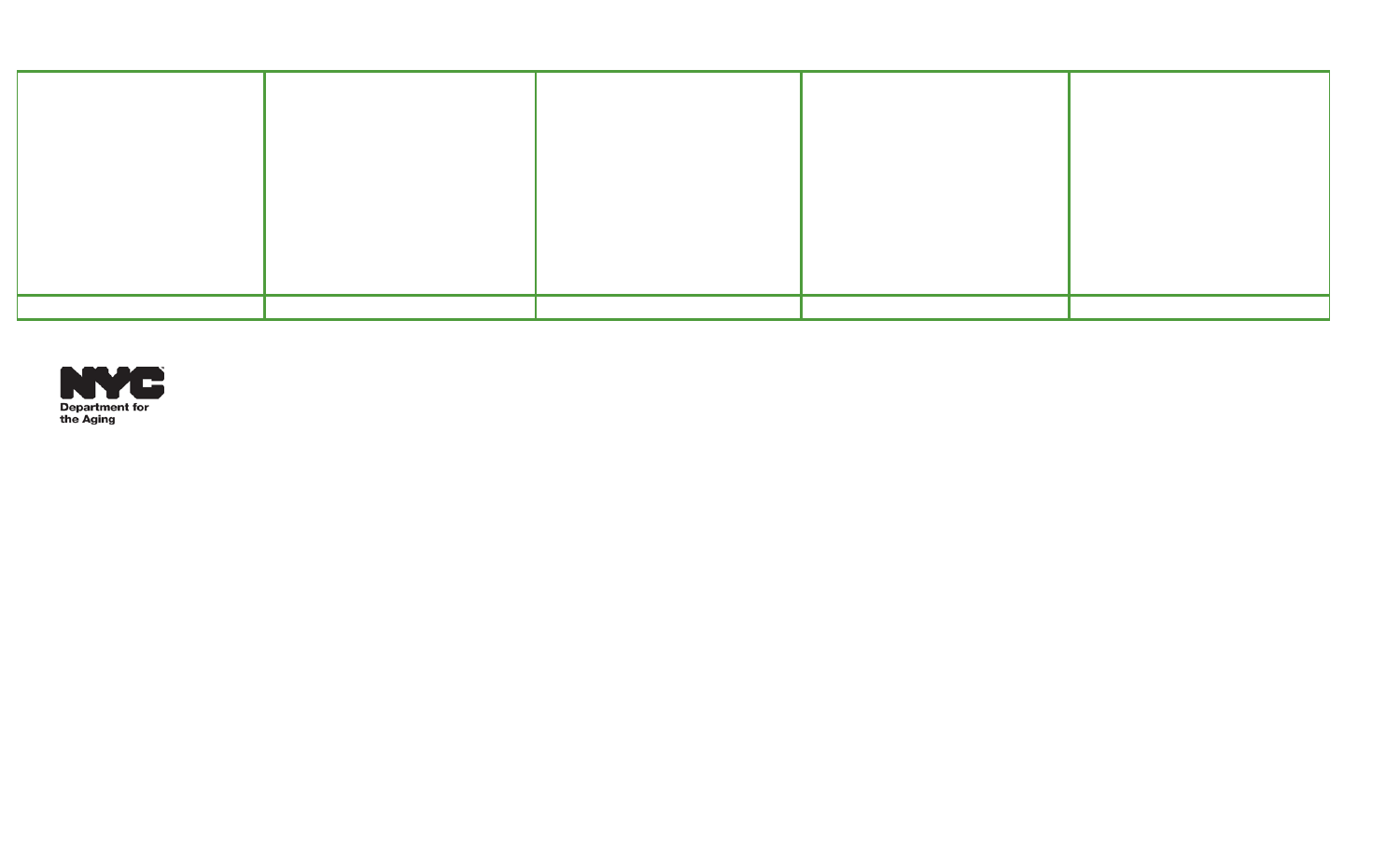

## **Club Holliswood OAC 86-25 Francis Lewis Blvd Jamaica, NY 11427 718-454-6157 asoto@jasa.org www.jasa.org**

**9am -4pm**

**LUNCH SERVED DAILY**

**12pm - 1pm**

 **Health Lecture/Discussions w/ Amelia**

 **Current Events w/ Amelia**

**Monday**

 **ZUMBA w/ Raphael**